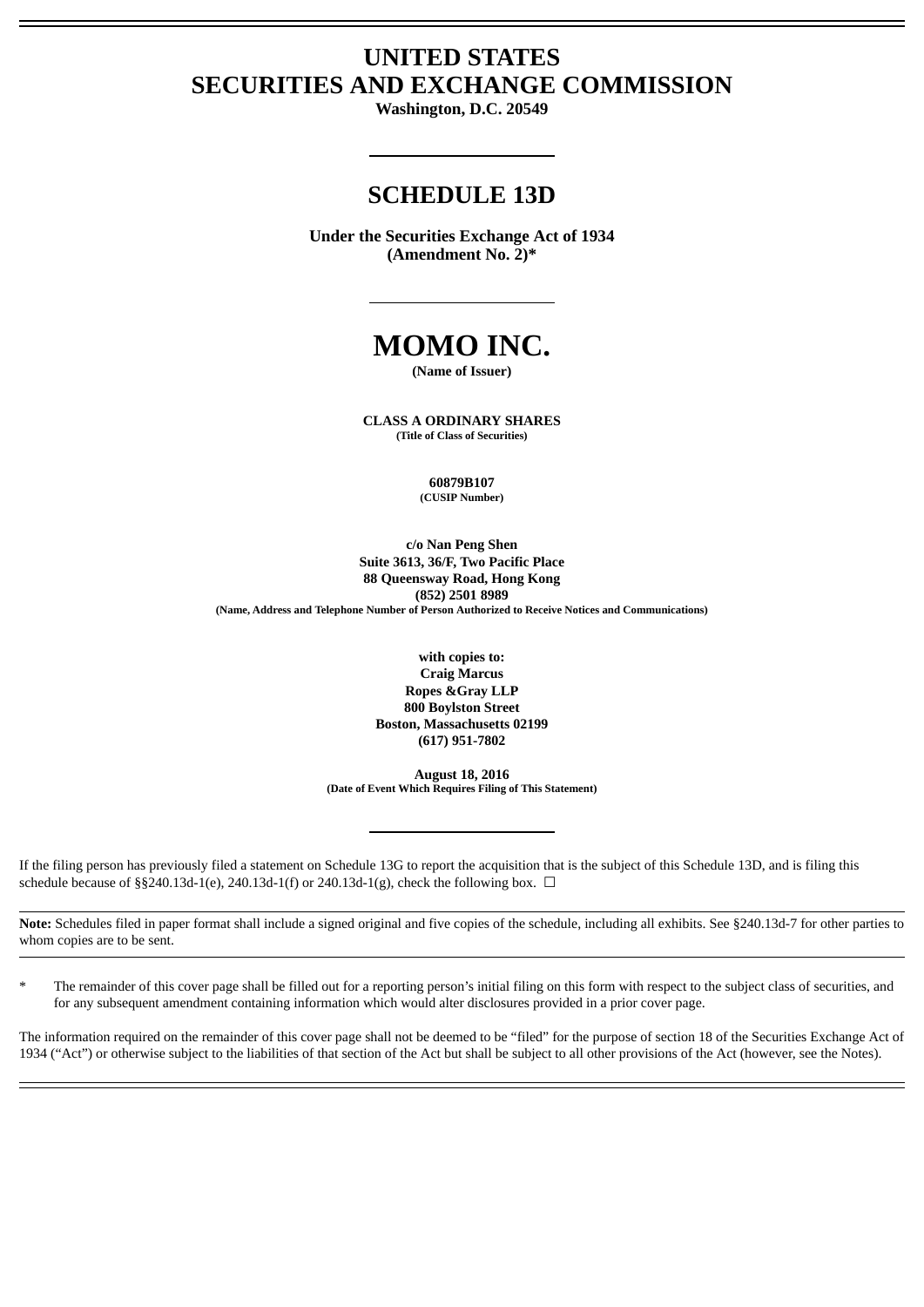|     | Page 2 of 15<br>CUSIP No. 60879B107                                                     |     |                                                                                             |  |
|-----|-----------------------------------------------------------------------------------------|-----|---------------------------------------------------------------------------------------------|--|
| 1.  | Names of reporting persons. I.R.S. Identification Nos. of above persons (entities only) |     |                                                                                             |  |
|     | 98-1141870                                                                              |     | SCC GROWTH I HOLDCO A, LTD.<br>I.R.S. IDENTIFICATION NO. OF ABOVE PERSONS (ENTITIES ONLY)   |  |
| 2.  | (a) $\Box$                                                                              |     | Check the appropriate box if a member of a group (see instructions)<br>$(b) \boxtimes$      |  |
| 3.  | SEC use only                                                                            |     |                                                                                             |  |
| 4.  |                                                                                         |     | Source of funds (see instructions)                                                          |  |
|     | O <sub>O</sub>                                                                          |     |                                                                                             |  |
| 5.  |                                                                                         |     | Check if disclosure of legal proceedings is required pursuant to Items 2(d) or 2(e) $\Box$  |  |
| 6.  |                                                                                         |     | Citizenship or place of organization                                                        |  |
|     | Cayman Islands                                                                          |     |                                                                                             |  |
|     |                                                                                         | 7.  | Sole voting power                                                                           |  |
|     | Number of                                                                               |     | $\mathbf{0}$                                                                                |  |
|     | shares<br>beneficially                                                                  | 8.  | Shared voting power                                                                         |  |
|     | owned by<br>each                                                                        |     | 2,063,441                                                                                   |  |
|     | reporting                                                                               | 9.  | Sole dispositive power                                                                      |  |
|     | person<br>with                                                                          |     | $\boldsymbol{0}$                                                                            |  |
|     |                                                                                         | 10. | Shared dispositive power                                                                    |  |
|     |                                                                                         |     | 2,063,441                                                                                   |  |
| 11. |                                                                                         |     | Aggregate amount beneficially owned by each reporting person                                |  |
|     | 2,063,441                                                                               |     |                                                                                             |  |
| 12. |                                                                                         |     | Check if the aggregate amount in Row (11) excludes certain shares (see instructions) $\Box$ |  |
| 13. |                                                                                         |     | Percent of class represented by amount in Row (11)                                          |  |
|     | 0.7%                                                                                    |     |                                                                                             |  |
| 14. |                                                                                         |     | Type of reporting person (see instructions)                                                 |  |
|     | O <sub>O</sub>                                                                          |     |                                                                                             |  |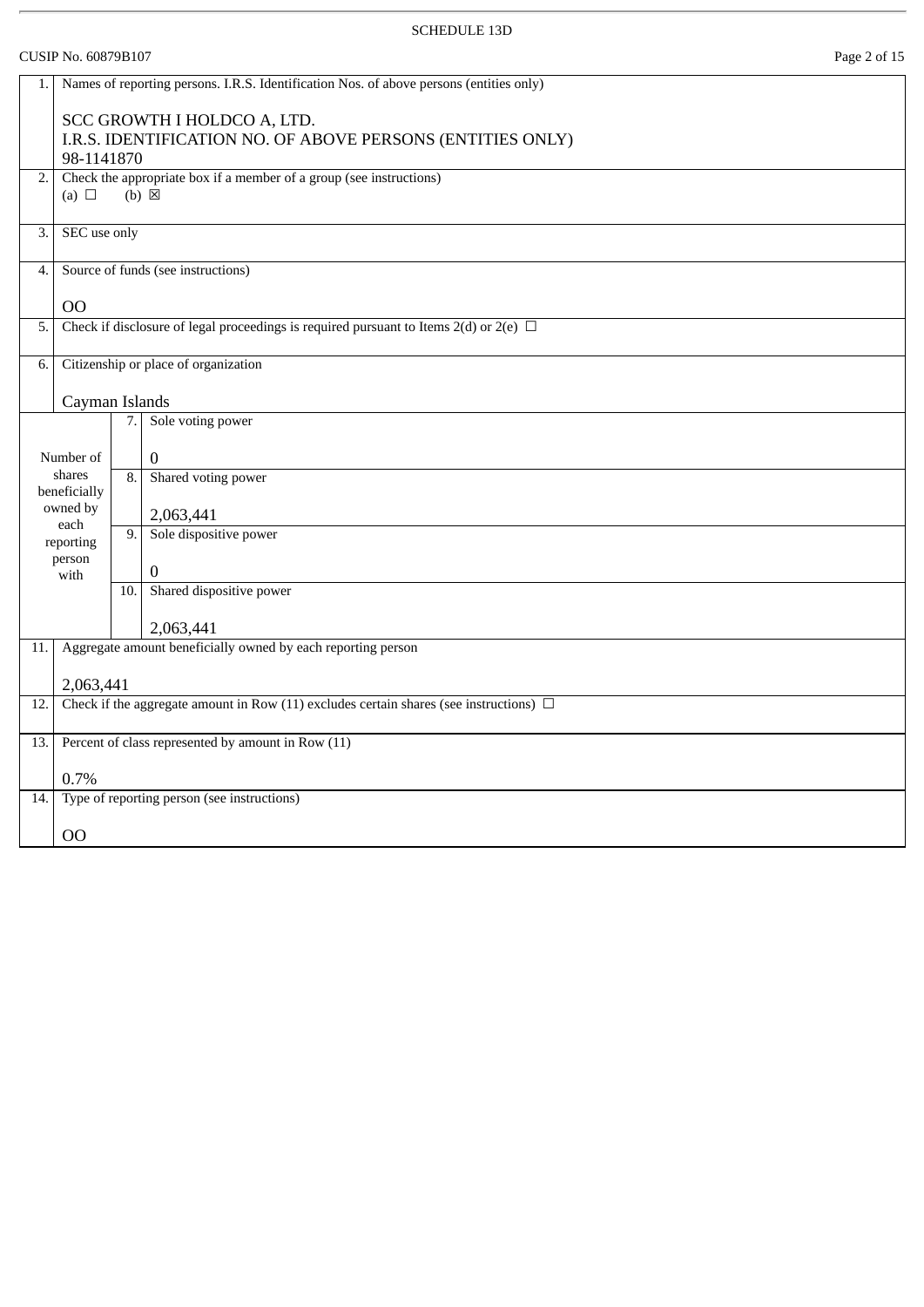|                                  | Page 3 of 15<br>CUSIP No. 60879B107                                                         |     |                                                                                                                                      |  |
|----------------------------------|---------------------------------------------------------------------------------------------|-----|--------------------------------------------------------------------------------------------------------------------------------------|--|
| 1.                               |                                                                                             |     | Names of reporting persons. I.R.S. Identification Nos. of above persons (entities only)<br>SEQUOIA CAPITAL CHINA GROWTH FUND I, L.P. |  |
|                                  | 26-0205433                                                                                  |     | I.R.S. IDENTIFICATION NO. OF ABOVE PERSONS (ENTITIES ONLY)                                                                           |  |
| 2.1                              | (a) $\Box$                                                                                  |     | Check the appropriate box if a member of a group (see instructions)<br>$(b)$ $\boxtimes$                                             |  |
| 3.                               | SEC use only                                                                                |     |                                                                                                                                      |  |
| 4.                               |                                                                                             |     | Source of funds (see instructions)                                                                                                   |  |
|                                  | 00                                                                                          |     |                                                                                                                                      |  |
| 5.                               |                                                                                             |     | Check if disclosure of legal proceedings is required pursuant to Items 2(d) or 2(e) $\Box$                                           |  |
| 6.                               |                                                                                             |     | Citizenship or place of organization                                                                                                 |  |
|                                  | Cayman Islands                                                                              |     |                                                                                                                                      |  |
|                                  |                                                                                             | 7.  | Sole voting power                                                                                                                    |  |
|                                  | Number of                                                                                   |     | $\mathbf{0}$                                                                                                                         |  |
|                                  | shares<br>beneficially                                                                      | 8.  | Shared voting power                                                                                                                  |  |
|                                  | owned by                                                                                    |     | 2,063,441                                                                                                                            |  |
|                                  | each<br>reporting                                                                           | 9.  | Sole dispositive power                                                                                                               |  |
| person<br>$\overline{0}$<br>with |                                                                                             |     |                                                                                                                                      |  |
|                                  |                                                                                             | 10. | Shared dispositive power                                                                                                             |  |
|                                  |                                                                                             |     | 2,063,441                                                                                                                            |  |
| 11.                              |                                                                                             |     | Aggregate amount beneficially owned by each reporting person                                                                         |  |
|                                  | 2,063,441                                                                                   |     |                                                                                                                                      |  |
| 12.                              | Check if the aggregate amount in Row (11) excludes certain shares (see instructions) $\Box$ |     |                                                                                                                                      |  |
| 13.1                             |                                                                                             |     | Percent of class represented by amount in Row (11)                                                                                   |  |
|                                  | 0.7%                                                                                        |     |                                                                                                                                      |  |
| 14.                              |                                                                                             |     | Type of reporting person (see instructions)                                                                                          |  |
|                                  | PN                                                                                          |     |                                                                                                                                      |  |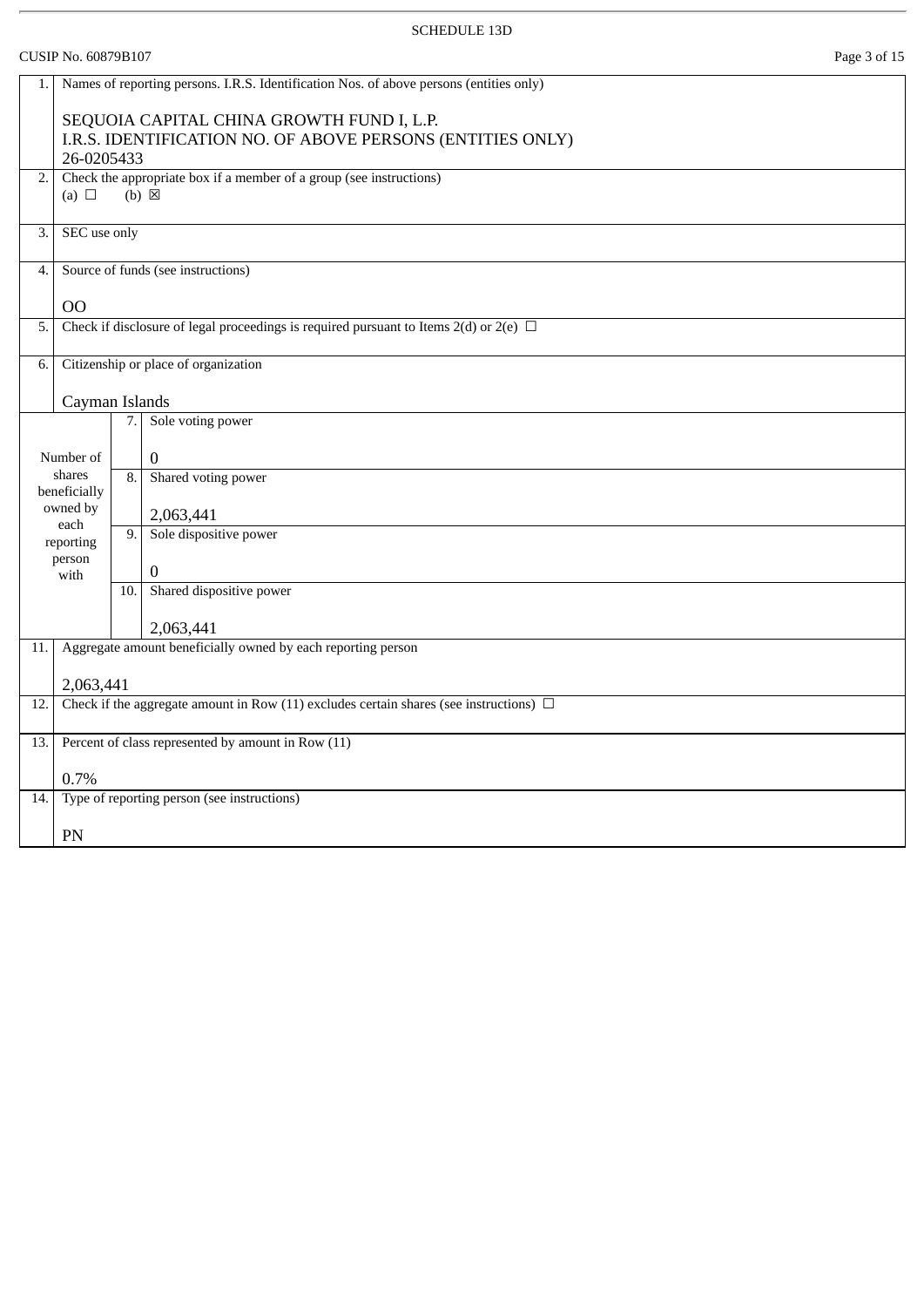CUSIP No. 60879B107 Page 4 of 15

| 1.  |                                                                          |     | Names of reporting persons. I.R.S. Identification Nos. of above persons (entities only)     |  |  |  |
|-----|--------------------------------------------------------------------------|-----|---------------------------------------------------------------------------------------------|--|--|--|
|     | SEQUOIA CAPITAL CHINA GROWTH FUND MANAGEMENT I, L.P.                     |     |                                                                                             |  |  |  |
|     | I.R.S. IDENTIFICATION NO. OF ABOVE PERSONS (ENTITIES ONLY)<br>26-0204337 |     |                                                                                             |  |  |  |
| 2.  |                                                                          |     | Check the appropriate box if a member of a group (see instructions)                         |  |  |  |
|     | (a) $\Box$                                                               |     | $(b) \boxtimes$                                                                             |  |  |  |
| 3.  | SEC use only                                                             |     |                                                                                             |  |  |  |
|     |                                                                          |     | Source of funds (see instructions)                                                          |  |  |  |
| 4.  |                                                                          |     |                                                                                             |  |  |  |
|     | O <sub>O</sub>                                                           |     |                                                                                             |  |  |  |
| 5.  |                                                                          |     | Check if disclosure of legal proceedings is required pursuant to Items 2(d) or 2(e) $\Box$  |  |  |  |
| 6.  |                                                                          |     | Citizenship or place of organization                                                        |  |  |  |
|     | Cayman Islands                                                           |     |                                                                                             |  |  |  |
|     |                                                                          | 7.1 | Sole voting power                                                                           |  |  |  |
|     | Number of                                                                |     | $\mathbf{0}$                                                                                |  |  |  |
|     | shares                                                                   | 8.  | Shared voting power                                                                         |  |  |  |
|     | beneficially<br>owned by                                                 |     | 2,063,441                                                                                   |  |  |  |
|     | each<br>reporting                                                        | 9.  | Sole dispositive power                                                                      |  |  |  |
|     | person                                                                   |     | $\mathbf{0}$                                                                                |  |  |  |
|     | with                                                                     | 10. | Shared dispositive power                                                                    |  |  |  |
|     |                                                                          |     | 2,063,441                                                                                   |  |  |  |
| 11. |                                                                          |     | Aggregate amount beneficially owned by each reporting person                                |  |  |  |
|     | 2,063,441                                                                |     |                                                                                             |  |  |  |
| 12. |                                                                          |     | Check if the aggregate amount in Row (11) excludes certain shares (see instructions) $\Box$ |  |  |  |
|     |                                                                          |     |                                                                                             |  |  |  |
| 13. |                                                                          |     | Percent of class represented by amount in Row (11)                                          |  |  |  |
|     | 0.7%                                                                     |     |                                                                                             |  |  |  |
| 14. |                                                                          |     | Type of reporting person (see instructions)                                                 |  |  |  |
|     | PN                                                                       |     |                                                                                             |  |  |  |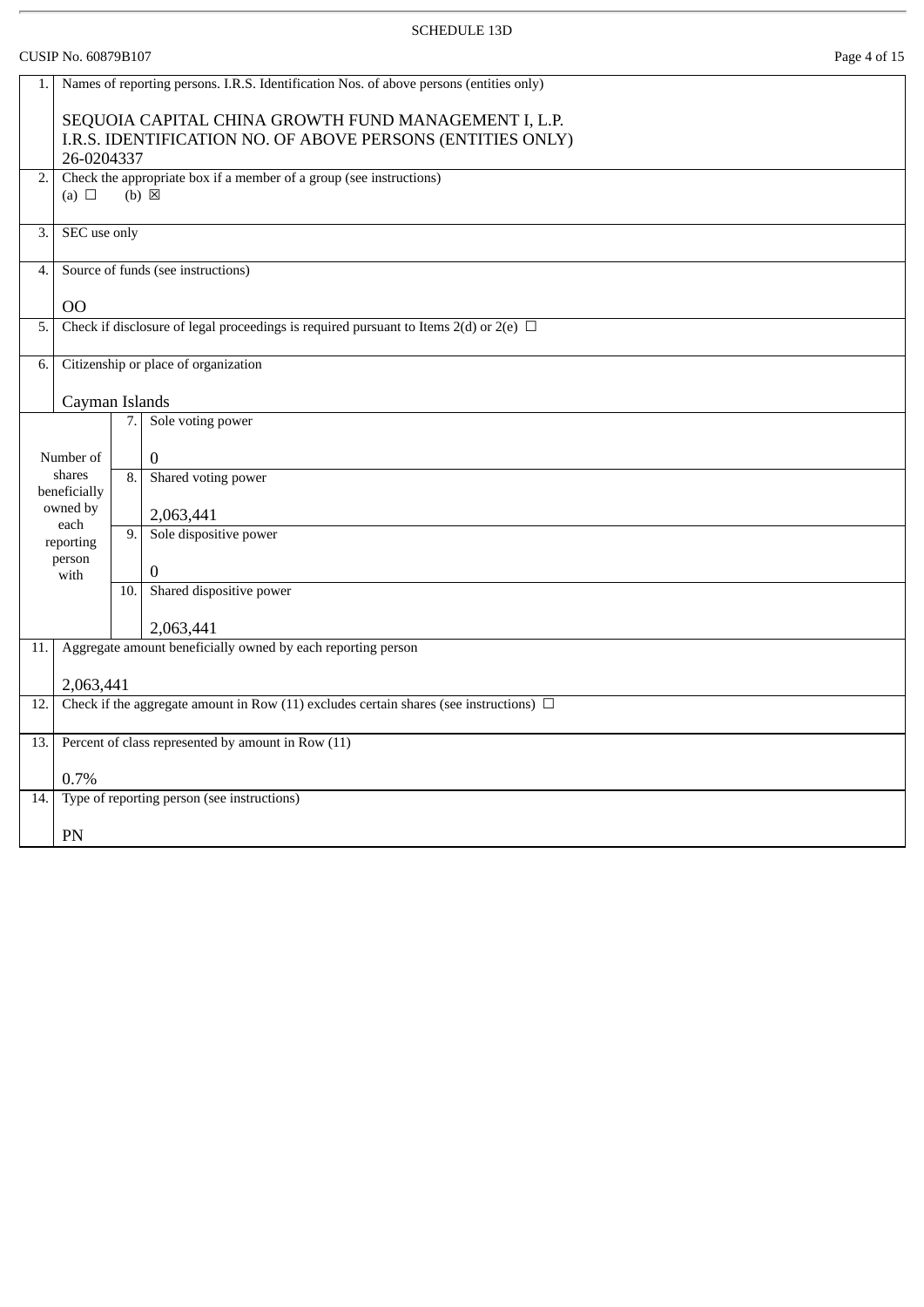|     | CUSIP No. 60879B107<br>Page 5 of 15                                                     |                  |                                                                                             |  |  |
|-----|-----------------------------------------------------------------------------------------|------------------|---------------------------------------------------------------------------------------------|--|--|
| 1.  | Names of reporting persons. I.R.S. Identification Nos. of above persons (entities only) |                  |                                                                                             |  |  |
|     | SEQUOIA CAPITAL CHINA GF HOLDCO III-A LTD.                                              |                  |                                                                                             |  |  |
|     | 98-1157403                                                                              |                  | I.R.S. IDENTIFICATION NO. OF ABOVE PERSONS (ENTITIES ONLY)                                  |  |  |
| 2.  |                                                                                         |                  | Check the appropriate box if a member of a group (see instructions)                         |  |  |
|     | (a) $\Box$                                                                              |                  | $(b) \boxtimes$                                                                             |  |  |
| 3.  | SEC use only                                                                            |                  |                                                                                             |  |  |
| 4.  |                                                                                         |                  | Source of funds (see instructions)                                                          |  |  |
|     | 00                                                                                      |                  |                                                                                             |  |  |
| 5.  |                                                                                         |                  | Check if disclosure of legal proceedings is required pursuant to Items 2(d) or 2(e) $\Box$  |  |  |
| 6.  |                                                                                         |                  | Citizenship or place of organization                                                        |  |  |
|     |                                                                                         |                  | <b>CAYMAN ISLANDS</b>                                                                       |  |  |
|     |                                                                                         | 7.               | Sole voting power                                                                           |  |  |
|     | Number of                                                                               |                  | $\mathbf{0}$                                                                                |  |  |
|     | shares<br>beneficially                                                                  | $\overline{8}$ . | Shared voting power                                                                         |  |  |
|     | owned by                                                                                |                  | 11,348,923                                                                                  |  |  |
|     | each<br>reporting                                                                       | 9.               | Sole dispositive power                                                                      |  |  |
|     | person<br>with                                                                          |                  | $\boldsymbol{0}$                                                                            |  |  |
|     |                                                                                         | 10.              | Shared dispositive power                                                                    |  |  |
|     |                                                                                         |                  | 11,348,923                                                                                  |  |  |
| 11. |                                                                                         |                  | Aggregate amount beneficially owned by each reporting person                                |  |  |
|     | 11,348,923                                                                              |                  |                                                                                             |  |  |
| 12. |                                                                                         |                  | Check if the aggregate amount in Row (11) excludes certain shares (see instructions) $\Box$ |  |  |
| 13. |                                                                                         |                  | Percent of class represented by amount in Row (11)                                          |  |  |
|     | 4.0%                                                                                    |                  |                                                                                             |  |  |
| 14. |                                                                                         |                  | Type of reporting person (see instructions)                                                 |  |  |
|     | OO                                                                                      |                  |                                                                                             |  |  |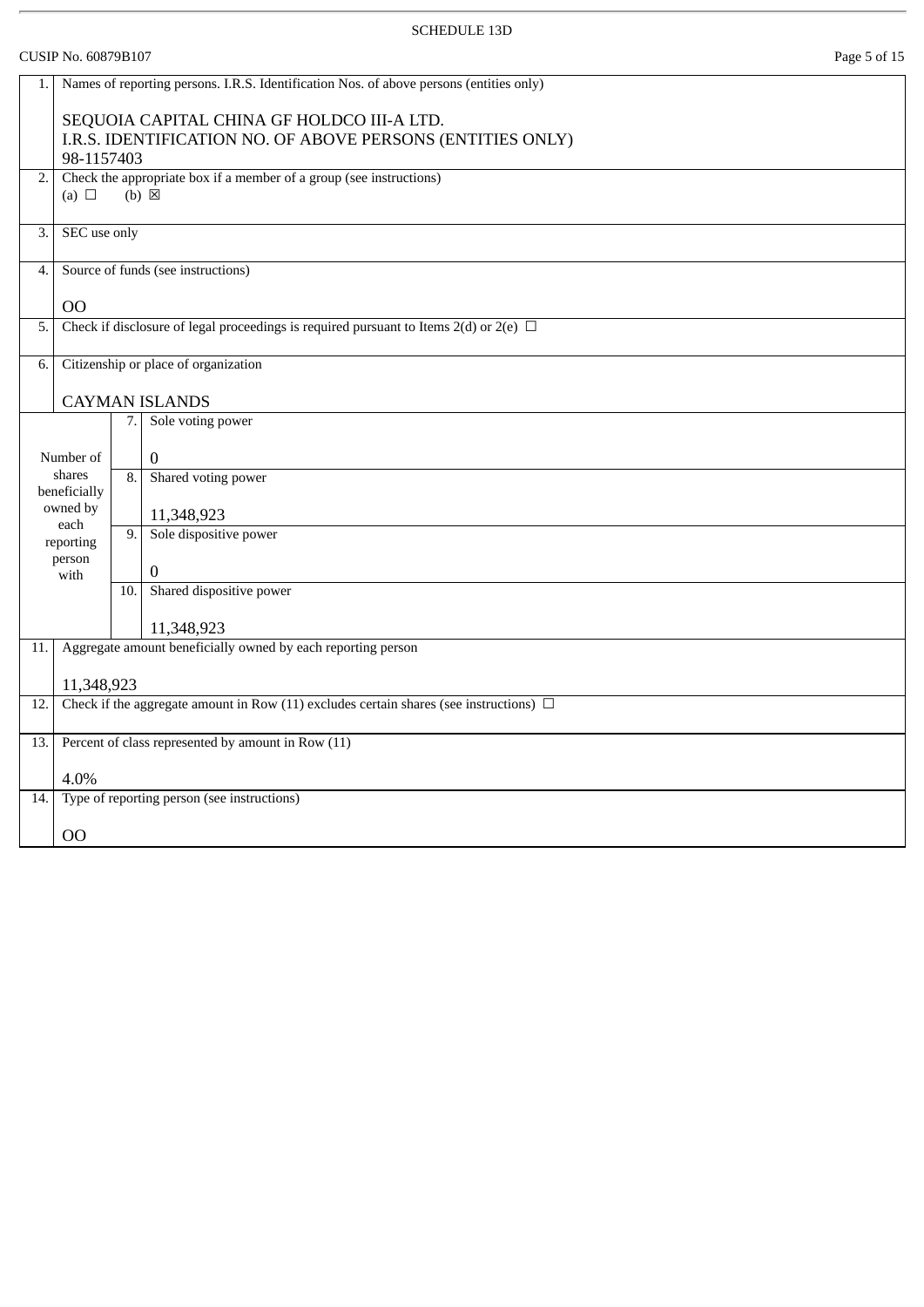|      | Page 6 of 15<br>CUSIP No. 60879B107                                                                                                    |  |  |  |
|------|----------------------------------------------------------------------------------------------------------------------------------------|--|--|--|
| 1.   | Names of reporting persons. I.R.S. Identification Nos. of above persons (entities only)<br>SEQUOIA CAPITAL CHINA GROWTH FUND III, L.P. |  |  |  |
|      | I.R.S. IDENTIFICATION NO. OF ABOVE PERSONS (ENTITIES ONLY)<br>98-1160392                                                               |  |  |  |
| 2.   | Check the appropriate box if a member of a group (see instructions)<br>$(b) \boxtimes$<br>(a) $\Box$                                   |  |  |  |
| 3.   | SEC use only                                                                                                                           |  |  |  |
| 4.   | Source of funds (see instructions)                                                                                                     |  |  |  |
|      | O <sub>O</sub>                                                                                                                         |  |  |  |
| 5.   | Check if disclosure of legal proceedings is required pursuant to Items 2(d) or 2(e) $\Box$                                             |  |  |  |
| 6.   | Citizenship or place of organization                                                                                                   |  |  |  |
|      | <b>CAYMAN ISLANDS</b>                                                                                                                  |  |  |  |
|      | Sole voting power<br>7.                                                                                                                |  |  |  |
|      | $\mathbf{0}$<br>Number of                                                                                                              |  |  |  |
|      | shares<br>Shared voting power<br>8.<br>beneficially                                                                                    |  |  |  |
|      | owned by<br>11,348,923                                                                                                                 |  |  |  |
|      | each<br>Sole dispositive power<br>9.<br>reporting                                                                                      |  |  |  |
|      | person<br>$\boldsymbol{0}$<br>with                                                                                                     |  |  |  |
|      | Shared dispositive power<br>10.                                                                                                        |  |  |  |
|      | 11,348,923                                                                                                                             |  |  |  |
| 11.  | Aggregate amount beneficially owned by each reporting person                                                                           |  |  |  |
|      | 11,348,923                                                                                                                             |  |  |  |
| 12.  | Check if the aggregate amount in Row (11) excludes certain shares (see instructions) $\Box$                                            |  |  |  |
| 13.1 | Percent of class represented by amount in Row (11)                                                                                     |  |  |  |
|      | 4.0%                                                                                                                                   |  |  |  |
| 14.  | Type of reporting person (see instructions)                                                                                            |  |  |  |
|      | PN                                                                                                                                     |  |  |  |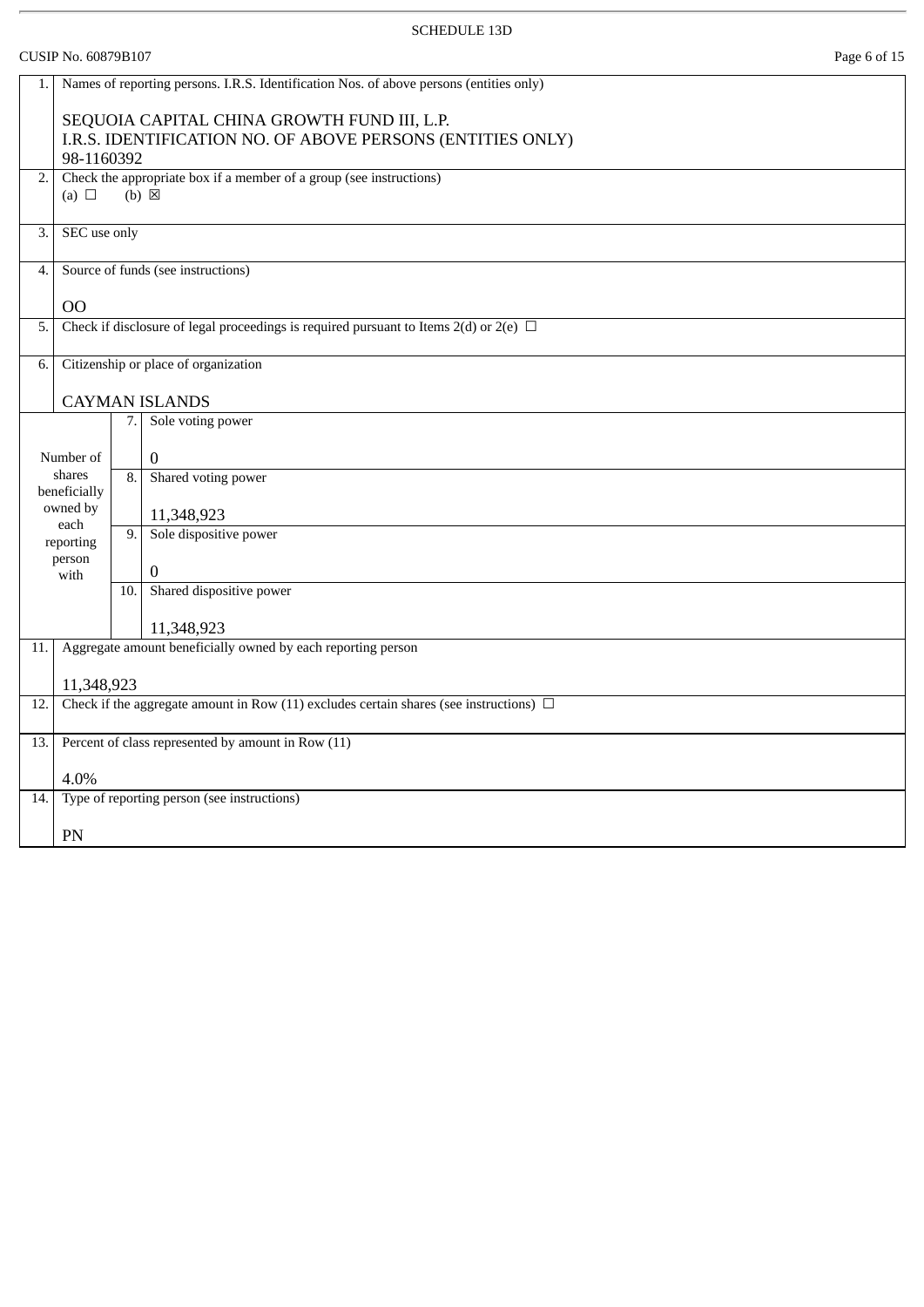|     | CUSIP No. 60879B107<br>Page 7 of 15                                                         |     |                                                                                                              |  |
|-----|---------------------------------------------------------------------------------------------|-----|--------------------------------------------------------------------------------------------------------------|--|
| 1.1 |                                                                                             |     | Names of reporting persons. I.R.S. Identification Nos. of above persons (entities only)                      |  |
|     | 98-1169076                                                                                  |     | SC CHINA GROWTH III CO-INVESTMENT 2014-A, L.P.<br>I.R.S. IDENTIFICATION NO. OF ABOVE PERSONS (ENTITIES ONLY) |  |
| 2.  | (a) $\Box$                                                                                  |     | Check the appropriate box if a member of a group (see instructions)<br>$(b) \boxtimes$                       |  |
| 3.  | SEC use only                                                                                |     |                                                                                                              |  |
| 4.  |                                                                                             |     | Source of funds (see instructions)                                                                           |  |
|     | <b>OO</b>                                                                                   |     |                                                                                                              |  |
| 5.  |                                                                                             |     | Check if disclosure of legal proceedings is required pursuant to Items 2(d) or 2(e) $\Box$                   |  |
| 6.  |                                                                                             |     | Citizenship or place of organization                                                                         |  |
|     |                                                                                             |     | <b>CAYMAN ISLANDS</b>                                                                                        |  |
|     |                                                                                             | 7.  | Sole voting power                                                                                            |  |
|     | Number of                                                                                   |     | $\mathbf{0}$                                                                                                 |  |
|     | shares<br>beneficially                                                                      | 8.  | Shared voting power                                                                                          |  |
|     | owned by<br>each                                                                            |     | 5,158,602                                                                                                    |  |
|     | reporting                                                                                   | 9.  | Sole dispositive power                                                                                       |  |
|     | person<br>with                                                                              |     | $\mathbf{0}$                                                                                                 |  |
|     |                                                                                             | 10. | Shared dispositive power                                                                                     |  |
|     |                                                                                             |     | 5,158,602                                                                                                    |  |
| 11. |                                                                                             |     | Aggregate amount beneficially owned by each reporting person                                                 |  |
|     | 5,158,602                                                                                   |     |                                                                                                              |  |
| 12. | Check if the aggregate amount in Row (11) excludes certain shares (see instructions) $\Box$ |     |                                                                                                              |  |
| 13. |                                                                                             |     | Percent of class represented by amount in Row (11)                                                           |  |
|     | 1.8%                                                                                        |     |                                                                                                              |  |
| 14. |                                                                                             |     | Type of reporting person (see instructions)                                                                  |  |
|     | PN                                                                                          |     |                                                                                                              |  |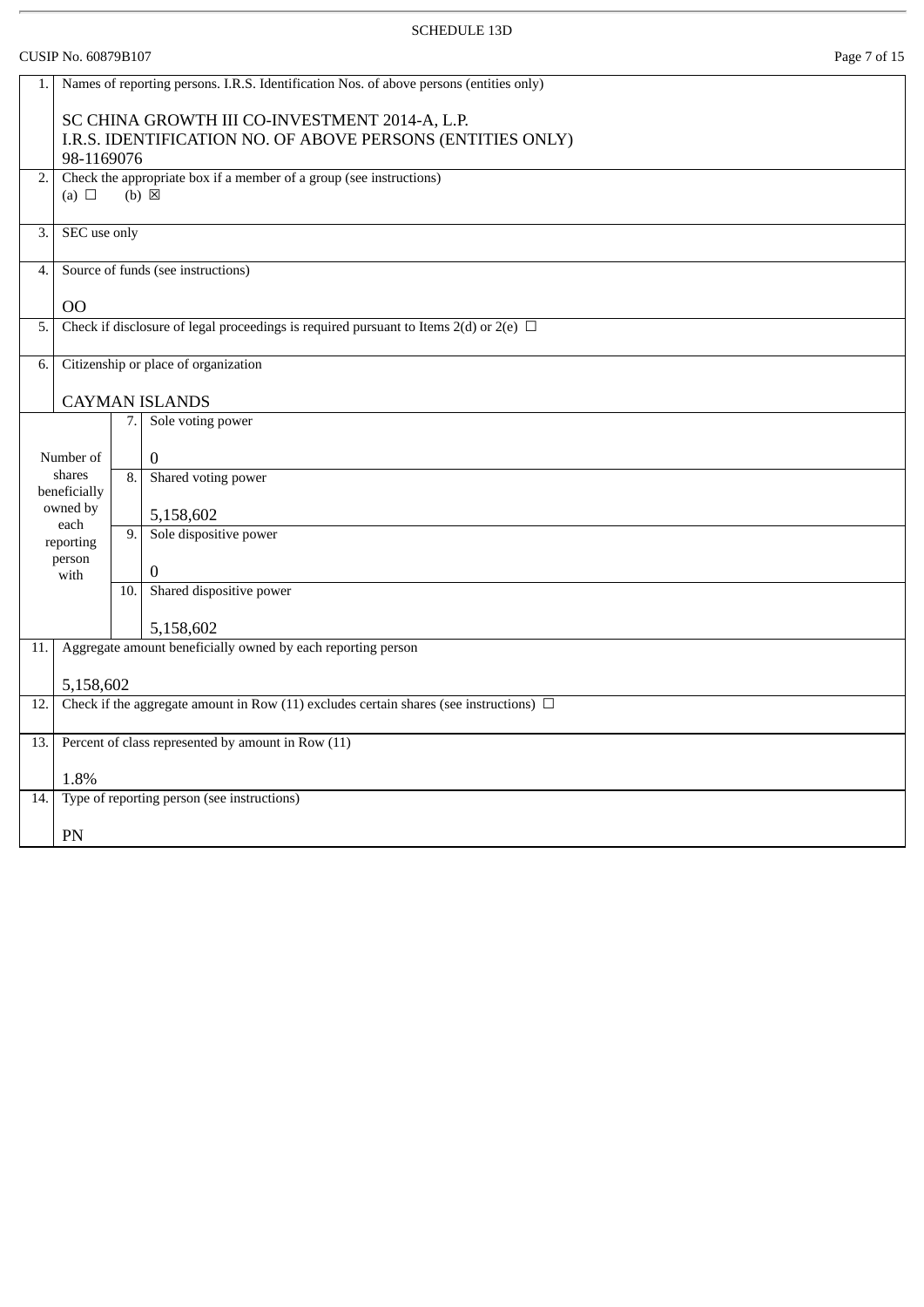|     | <b>CUSIP No. 60879B107</b>                                                                                       |     |                                                                                             | Page 8 of 15 |  |
|-----|------------------------------------------------------------------------------------------------------------------|-----|---------------------------------------------------------------------------------------------|--------------|--|
| 1.  |                                                                                                                  |     | Names of reporting persons. I.R.S. Identification Nos. of above persons (entities only)     |              |  |
|     | SC CHINA GROWTH III MANAGEMENT, L.P.<br>I.R.S. IDENTIFICATION NO. OF ABOVE PERSONS (ENTITIES ONLY)<br>98-1159704 |     |                                                                                             |              |  |
| 2.  | (a) $\Box$                                                                                                       |     | Check the appropriate box if a member of a group (see instructions)<br>$(b) \boxtimes$      |              |  |
| 3.  | SEC use only                                                                                                     |     |                                                                                             |              |  |
| 4.  |                                                                                                                  |     | Source of funds (see instructions)                                                          |              |  |
|     | O <sub>O</sub>                                                                                                   |     |                                                                                             |              |  |
| 5.  |                                                                                                                  |     | Check if disclosure of legal proceedings is required pursuant to Items 2(d) or 2(e) $\Box$  |              |  |
| 6.  |                                                                                                                  |     | Citizenship or place of organization                                                        |              |  |
|     |                                                                                                                  |     | <b>CAYMAN ISLANDS</b>                                                                       |              |  |
|     |                                                                                                                  |     | 7. Sole voting power                                                                        |              |  |
|     | Number of                                                                                                        |     | 0                                                                                           |              |  |
|     | shares<br>beneficially                                                                                           | 8.  | Shared voting power                                                                         |              |  |
|     | owned by                                                                                                         |     | 16,507,525                                                                                  |              |  |
|     | each<br>reporting                                                                                                | 9.  | Sole dispositive power                                                                      |              |  |
|     | person<br>with                                                                                                   |     | 0                                                                                           |              |  |
|     |                                                                                                                  | 10. | Shared dispositive power                                                                    |              |  |
|     |                                                                                                                  |     | 16,507,525                                                                                  |              |  |
| 11. |                                                                                                                  |     | Aggregate amount beneficially owned by each reporting person                                |              |  |
|     | 16,507,525                                                                                                       |     |                                                                                             |              |  |
| 12. |                                                                                                                  |     | Check if the aggregate amount in Row (11) excludes certain shares (see instructions) $\Box$ |              |  |
| 13. |                                                                                                                  |     | Percent of class represented by amount in Row (11)                                          |              |  |
|     | 5.8%                                                                                                             |     |                                                                                             |              |  |
| 14. |                                                                                                                  |     | Type of reporting person (see instructions)                                                 |              |  |
|     | PN                                                                                                               |     |                                                                                             |              |  |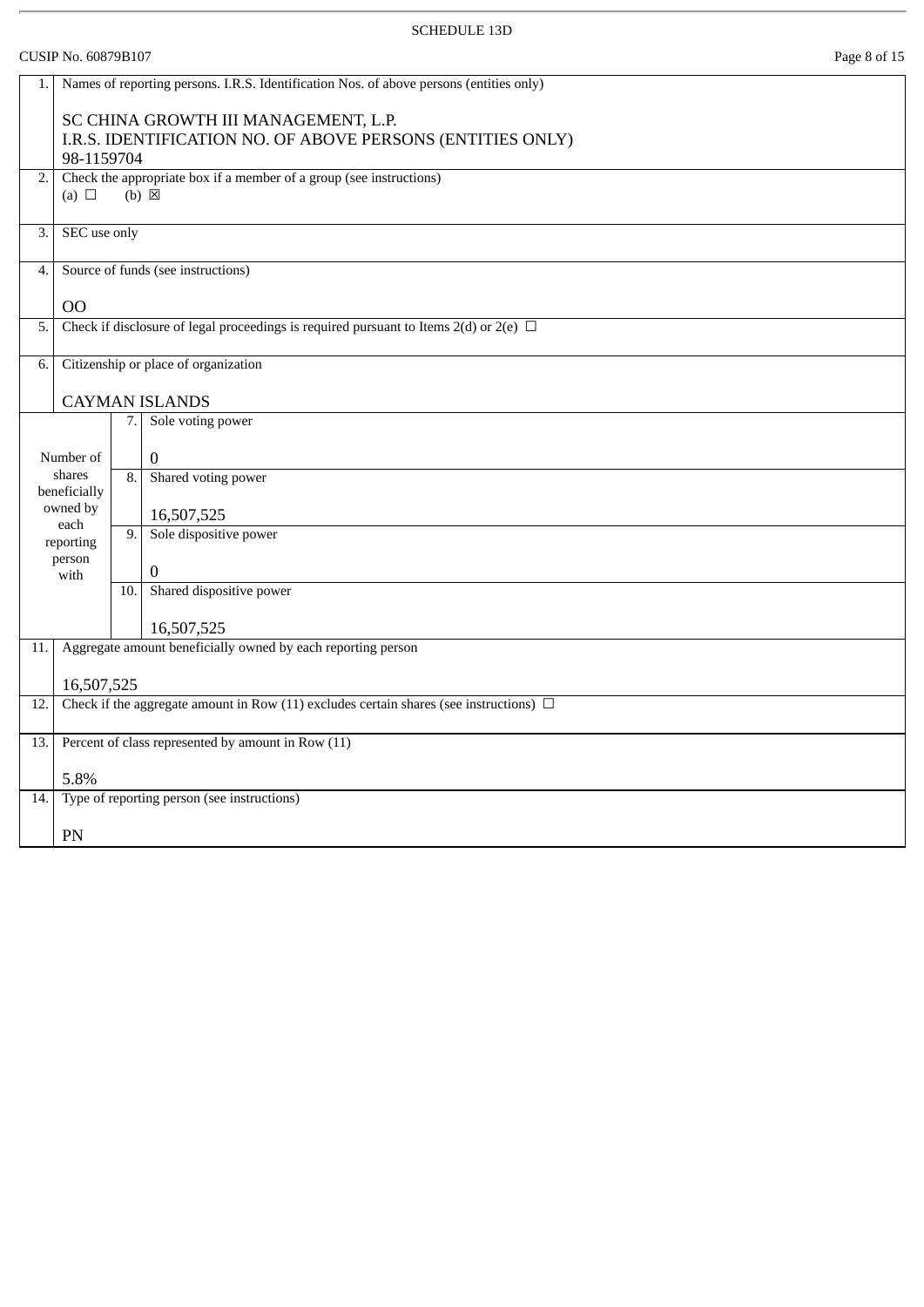# CUSIP No. 60879B107 Page 9 of 15 1. Names of reporting persons. I.R.S. Identification Nos. of above persons (entities only) SC CHINA HOLDING LIMITED I.R.S. IDENTIFICATION NO. OF ABOVE PERSONS (ENTITIES ONLY) N/A 2. Check the appropriate box if a member of a group (see instructions) (a)  $\Box$  (b)  $\boxtimes$ 3. SEC use only 4. Source of funds (see instructions) OO 5. Check if disclosure of legal proceedings is required pursuant to Items 2(d) or 2(e)  $\Box$ 6. Citizenship or place of organization CAYMAN ISLANDS Number of shares beneficially owned by each reporting person with 7. Sole voting power  $\Omega$ 8. Shared voting power 18,570,966 9. Sole dispositive power  $\Omega$ 10. Shared dispositive power 18,570,966 11. Aggregate amount beneficially owned by each reporting person 18,570,966 12. Check if the aggregate amount in Row (11) excludes certain shares (see instructions)  $\Box$ 13. Percent of class represented by amount in Row (11) 6.5% 14. Type of reporting person (see instructions) OO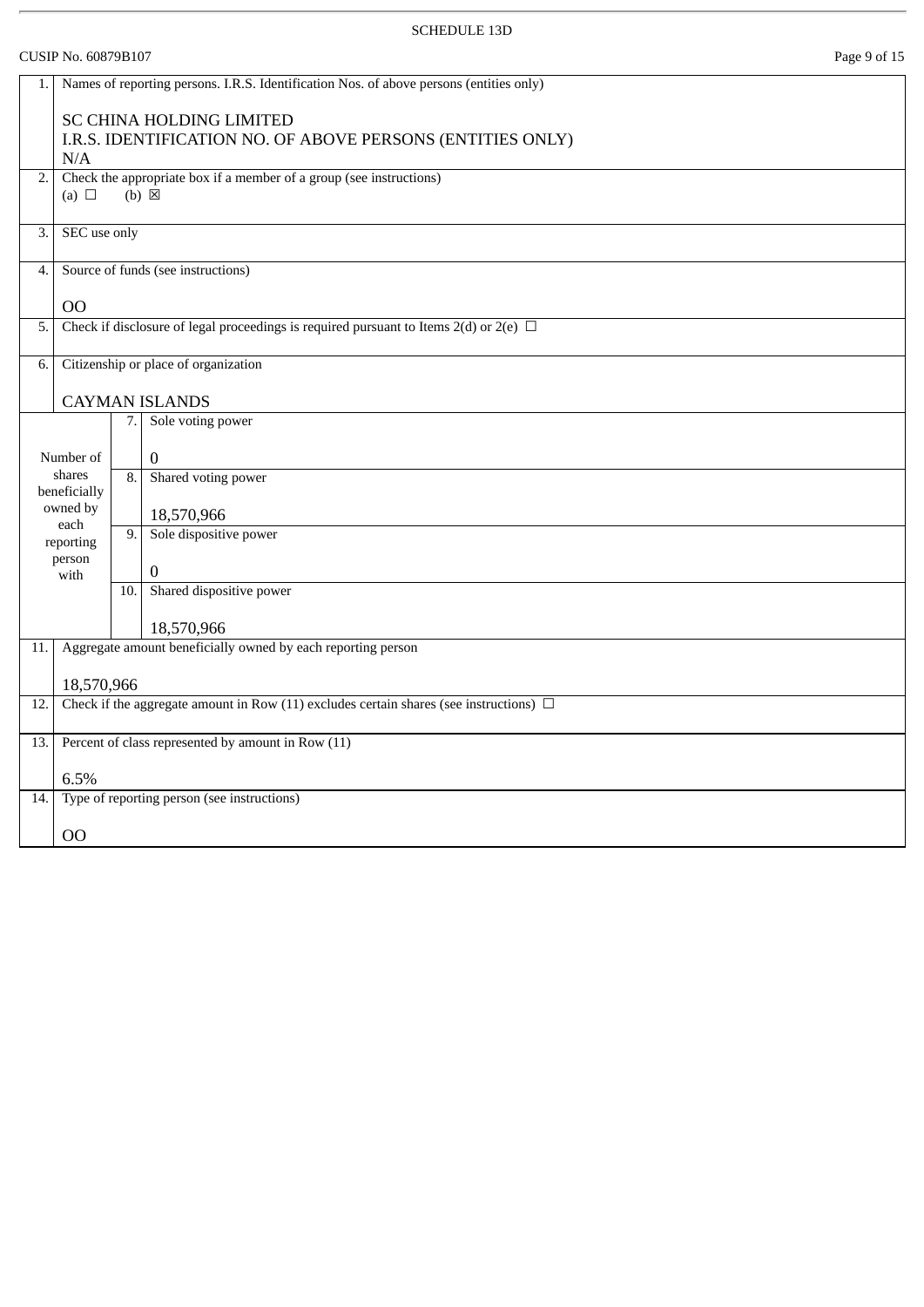|     | CUSIP No. 60879B107<br>Page 10 of 15 |     |                                                                                             |  |
|-----|--------------------------------------|-----|---------------------------------------------------------------------------------------------|--|
| 1.  |                                      |     | Names of reporting persons. I.R.S. Identification Nos. of above persons (entities only)     |  |
|     | N/A                                  |     | SNP CHINA ENTERPRISES LIMITED<br>I.R.S. IDENTIFICATION NO. OF ABOVE PERSONS (ENTITIES ONLY) |  |
| 2.  | (a) $\Box$                           |     | Check the appropriate box if a member of a group (see instructions)<br>$(b) \boxtimes$      |  |
| 3.  | SEC use only                         |     |                                                                                             |  |
| 4.  |                                      |     | Source of funds (see instructions)                                                          |  |
|     | 00                                   |     |                                                                                             |  |
| 5.  |                                      |     | Check if disclosure of legal proceedings is required pursuant to Items 2(d) or 2(e) $\Box$  |  |
| 6.  |                                      |     | Citizenship or place of organization                                                        |  |
|     |                                      |     | <b>BRITISH VIRGIN ISLANDS</b>                                                               |  |
|     |                                      | 7.  | Sole voting power                                                                           |  |
|     | Number of                            |     | $\mathbf{0}$                                                                                |  |
|     | shares<br>beneficially               | 8.  | Shared voting power                                                                         |  |
|     | owned by                             |     | 18,570,966                                                                                  |  |
|     | each<br>reporting                    | 9.  | Sole dispositive power                                                                      |  |
|     | person<br>with                       |     | $\mathbf{0}$                                                                                |  |
|     |                                      | 10. | Shared dispositive power                                                                    |  |
|     |                                      |     | 18,570,966                                                                                  |  |
| 11. |                                      |     | Aggregate amount beneficially owned by each reporting person                                |  |
|     | 18,570,966                           |     |                                                                                             |  |
| 12. |                                      |     | Check if the aggregate amount in Row (11) excludes certain shares (see instructions) $\Box$ |  |
| 13. |                                      |     | Percent of class represented by amount in Row (11)                                          |  |
|     | 6.5%                                 |     |                                                                                             |  |
| 14. |                                      |     | Type of reporting person (see instructions)                                                 |  |
|     | OO                                   |     |                                                                                             |  |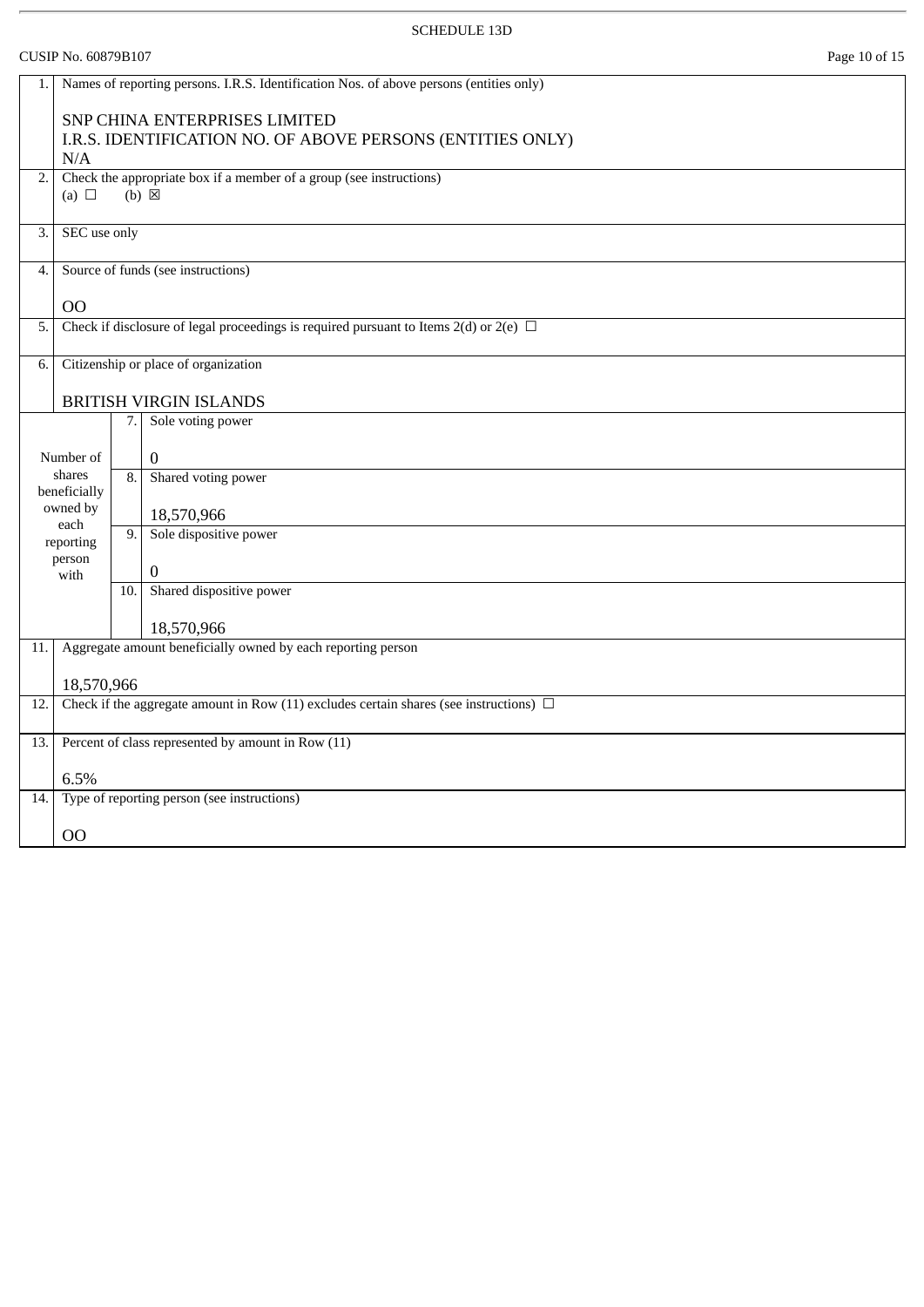| CUSIP No. 60879B107 | Page 11 of 15 |
|---------------------|---------------|
|                     |               |

| 1.  | Names of reporting persons. I.R.S. Identification Nos. of above persons (entities only) |                                                            |                                                                                             |  |  |  |
|-----|-----------------------------------------------------------------------------------------|------------------------------------------------------------|---------------------------------------------------------------------------------------------|--|--|--|
|     | <b>NAN PENG SHEN</b>                                                                    |                                                            |                                                                                             |  |  |  |
|     |                                                                                         | I.R.S. IDENTIFICATION NO. OF ABOVE PERSONS (ENTITIES ONLY) |                                                                                             |  |  |  |
| 2.  |                                                                                         |                                                            | Check the appropriate box if a member of a group (see instructions)                         |  |  |  |
|     | (a) $\Box$                                                                              |                                                            | $(b) \boxtimes$                                                                             |  |  |  |
| 3.  | SEC use only                                                                            |                                                            |                                                                                             |  |  |  |
|     |                                                                                         |                                                            |                                                                                             |  |  |  |
| 4.  |                                                                                         |                                                            | Source of funds (see instructions)                                                          |  |  |  |
|     | <b>OO</b>                                                                               |                                                            |                                                                                             |  |  |  |
| 5.  |                                                                                         |                                                            | Check if disclosure of legal proceedings is required pursuant to Items 2(d) or 2(e) $\Box$  |  |  |  |
| 6.  |                                                                                         |                                                            | Citizenship or place of organization                                                        |  |  |  |
|     |                                                                                         |                                                            |                                                                                             |  |  |  |
|     |                                                                                         |                                                            | HONG KONG SAR                                                                               |  |  |  |
|     |                                                                                         | 7.                                                         | Sole voting power                                                                           |  |  |  |
|     | Number of                                                                               |                                                            | $\mathbf{0}$                                                                                |  |  |  |
|     | shares<br>beneficially                                                                  | $\overline{8}$ .                                           | Shared voting power                                                                         |  |  |  |
|     | owned by                                                                                |                                                            | 18,570,966                                                                                  |  |  |  |
|     | each                                                                                    | 9.                                                         | Sole dispositive power                                                                      |  |  |  |
|     | reporting<br>person                                                                     |                                                            |                                                                                             |  |  |  |
|     | with                                                                                    |                                                            | 0                                                                                           |  |  |  |
|     |                                                                                         | 10.                                                        | Shared dispositive power                                                                    |  |  |  |
|     |                                                                                         |                                                            |                                                                                             |  |  |  |
|     |                                                                                         |                                                            | 18,570,966                                                                                  |  |  |  |
| 11. |                                                                                         |                                                            | Aggregate amount beneficially owned by each reporting person                                |  |  |  |
|     | 18,570,966                                                                              |                                                            |                                                                                             |  |  |  |
| 12. |                                                                                         |                                                            | Check if the aggregate amount in Row (11) excludes certain shares (see instructions) $\Box$ |  |  |  |
| 13. | Percent of class represented by amount in Row (11)                                      |                                                            |                                                                                             |  |  |  |
|     |                                                                                         |                                                            |                                                                                             |  |  |  |
|     | 6.5%                                                                                    |                                                            |                                                                                             |  |  |  |
| 14. |                                                                                         |                                                            | Type of reporting person (see instructions)                                                 |  |  |  |
|     | IN                                                                                      |                                                            |                                                                                             |  |  |  |
|     |                                                                                         |                                                            |                                                                                             |  |  |  |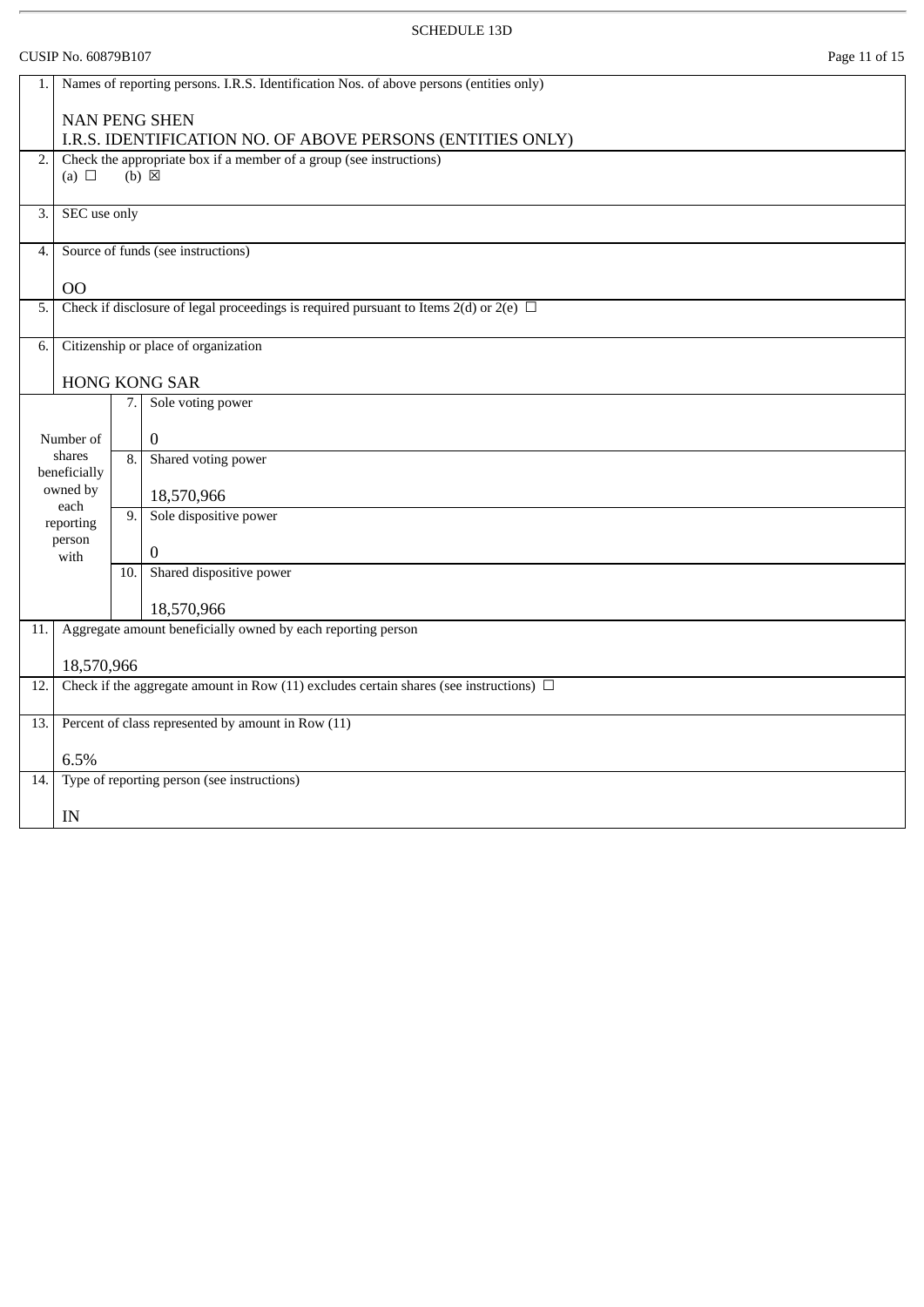#### **PREAMBLE**

This Statement on Schedule 13D/A (this "Schedule 13D/A") amends the previous Schedule 13D filed on July 7, 2015 (the "Initial Filing") by SCC Growth I Holdco A, Ltd. ("SCCG I HOLDCO A"), Sequoia Capital China Growth Fund I, L.P. ("SCCGF I"), Sequoia Capital China Growth Partners Fund I, L.P. ("SCCGF PTRS I"), Sequoia Capital China GF Principals Fund I, L.P. ("SCCGF PRIN I"), Sequoia Capital China Growth Fund Management I, L.P. ("SCCGF MGMT I"), Sequoia Capital China GF Holdco III-A, Ltd. ("SCCGF HOLDCO III-A"), Sequoia Capital China Growth Fund III, L.P. ("SCCGF III"), SC China Growth III Co-Investment 2014-A, L.P. ("SCCG III CO-INV 2014-A"), SC China Growth III Management, L.P. ("SCCG III MGMT"), SC China Holding Limited ("SCC HOLD"), SNP China Enterprises Limited ("SNP") and Nan Peng Shen ("NS"), relating to Class A ordinary shares of Momo Inc., as amended by Amendment No. 1 filed on April 7, 2016 (together with the Initial Filing, the "Original 13D"). Except as amended and restated herein, the information set forth in the Original 13D remains unchanged. Capitalized terms used herein without definition have meanings assigned thereto in the Original 13D.

#### **ITEM 3. SOURCE AND AMOUNT OF FUNDS OR OTHER CONSIDERATION.**

Item 3 of the Original Schedule 13D is hereby amended and supplemented by adding the following at the end thereof:

As described in Item 4 below, pursuant to the Proposal Withdrawal Notice (as defined in Item 4 below) and the Termination Agreement (as defined in Item 4 below), on August 18, 2016, the Buyer Group withdrew the Proposal and terminated the Consortium Agreement, as amended by the Amendment to the Consortium Agreement and supplemented by the AIL Adherence Agreement and Yunfeng Adherence Agreement (the "Amended Consortium Agreement").

#### **ITEM 4. PURPOSE OF TRANSACTION.**

Item 4 of the Original Schedule 13D is hereby amended and supplemented by adding the following at the end thereof:

On August 18, 2016, the Buyer Group delivered a notice (the "Proposal Withdrawal Notice") to the Special Committee of the Board of Directors of the Issuer that notified the Issuer that the Buyer Group was withdrawing the Proposal and terminating any further discussion with the Issuer regarding the Proposal, with immediate effect.

On August 18, 2016, each of the members of the Buyer Group entered into a Termination Agreement dated as of August 18, 2016 (the "Termination Agreement") pursuant to which the Buyer Group terminated the Amended Consortium Agreement.

The descriptions of the Proposal Withdrawal Notice and the Termination Agreement in this Item 4 are qualified in their entirety by reference to the complete text of the Proposal Withdrawal Notice and the Termination Agreement, which have been filed as Exhibit 99.2 and Exhibit 99.3, respectively, to this Schedule 13D/A and are incorporated by reference in their entirety into this Item 4.

#### **ITEM 5. INTEREST IN SECURITIES OF THE ISSUER.**

Item 5 of the Original Schedule 13D is hereby amended by replacing the first paragraph of Item 5(a) and (b) thereof in its entirety as follows:

(a)-(b) The responses of each Reporting Person to Rows (7) through (13) of the cover pages of this Schedule 13D/A are hereby incorporated by reference in this Item 5. The percentage of the class of securities identified pursuant to Item 1 beneficially owned by each Reporting Person is based on an aggregate of 286,865,033 Ordinary Shares issued and outstanding as of December 31, 2015, as disclosed in the Company's annual report on Form 20-F filed with the Securities and Exchange Commission on April 25, 2016.

#### **ITEM 6. CONTRACTS, ARRANGEMENTS, UNDERSTANDINGS OR RELATIONSHIPS WITH RESPECT TO SECURITIES OF THE ISSUER.**

Item 6 of the Original 13D is hereby amended and supplemented by adding the following at the end thereof: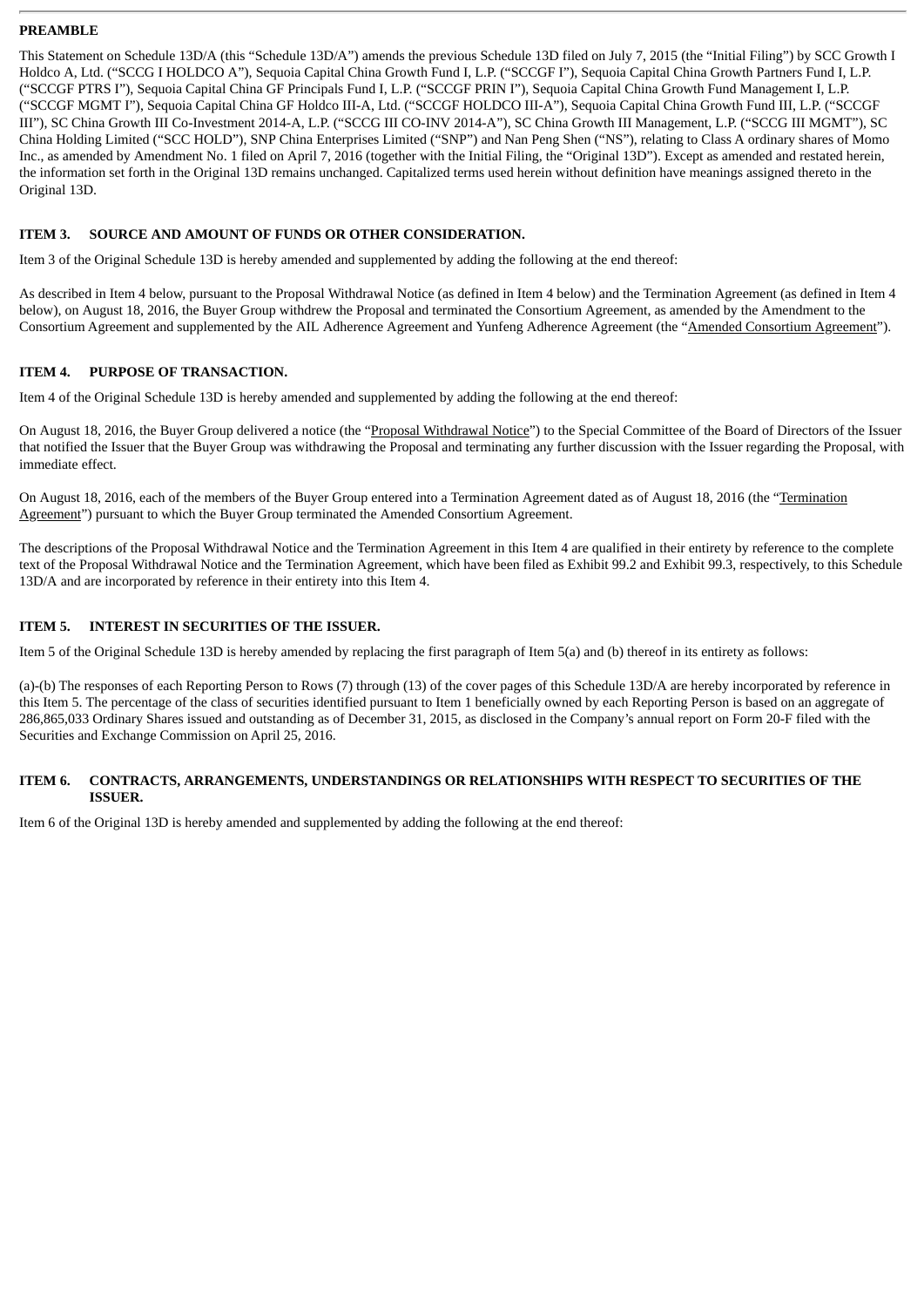The Proposal Withdrawal Notice and the Termination Agreement, which have been filed as Exhibit 99.2 and Exhibit 99.3, respectively, to this Schedule 13D/A, are hereby incorporated by reference in their entirety into this Item 6.

#### **ITEM 7. MATERIAL TO BE FILED AS EXHIBITS.**

#### **Exhibit Description**

- 99.1 Joint Filing Agreement dated as of July 6, 2015, by and among SCCG I HOLDCO A, SCCGF I, SCCGF MGMT I, SCCGF HOLDCO III-A, SCCGF III, SCCGIII CO-INV 2014-A, SCCG III MGMT, SCC HOLD, SNP and NS (incorporated by reference to Exhibit 99.1 to the Schedule 13D filed by the Reporting Persons on July 7, 2015 with the Securities and Exchange Commission).
- 99.2 Proposal Withdrawal Notice, dated August 18, 2016, addressed to the Special Committee of the Board of Directors of Momo Inc. by Mr. Yan Tang, Matrix Partners China II Hong Kong Limited, Sequoia Capital China Investment Management L.P., Huatai Ruilian Fund Management Co., Ltd., Alibaba Investment Limited and Rich Moon Limited (incorporated by reference to Exhibit 99.2 to the Schedule 13D/A filed by Alibaba Group Holding Ltd on August 19, 2016 with the Securities and Exchange Commission).
- 99.3 Termination Agreement, dated as of August 18, 2016, by and among Mr. Yan Tang, Matrix Partners China II Hong Kong Limited, Sequoia Capital China Investment Management L.P., Huatai Ruilian Fund Management Co., Ltd., Alibaba Investment Limited and Rich Moon Limited (incorporated by reference to Exhibit 99.3 to the Schedule 13D/A filed by Alibaba Group Holding Ltd on August 19, 2016 with the Securities and Exchange Commission).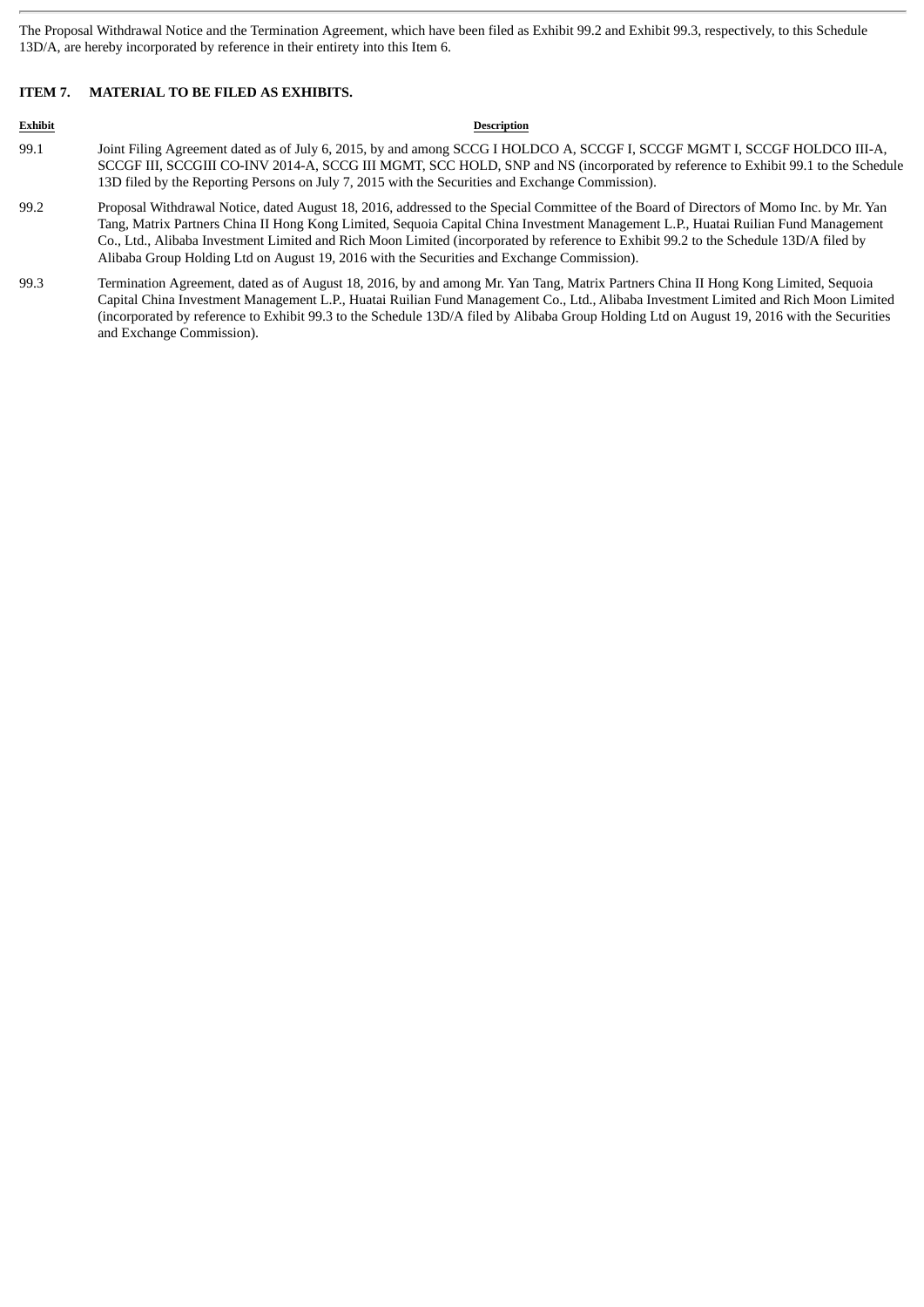#### **SIGNATURES**

After reasonable inquiry and to the best of its knowledge and belief, the undersigned certifies that the information set forth in this Statement is true, complete and correct.

Dated: August 24, 2016

SCC Growth I Holdco A, Ltd.

By: Sequoia Capital China Growth Fund I, L.P. its Member

By: Sequoia Capital China Growth Fund Management I, L.P. its General Partner

By: SC China Holding Limited its General Partner

By: /s/ Nan Peng Shen Nan Peng Shen

Sequoia Capital China Growth Fund I, L.P.

- By: Sequoia Capital China Growth Fund Management I, L.P. its General Partner
- By: SC China Holding Limited its General Partner
- By: /s/ Nan Peng Shen Nan Peng Shen

Sequoia Capital China Growth Fund Management I, L.P.

By: SC China Holding Limited its General Partner

By: /s/ Nan Peng Shen Nan Peng Shen

Sequoia Capital China GF Holdco III-A, Ltd.

By: Sequoia Capital China Growth Fund III, L.P. its Member

By: SC China Growth III Management, L.P. its General Partner

By: SC China Holding Limited